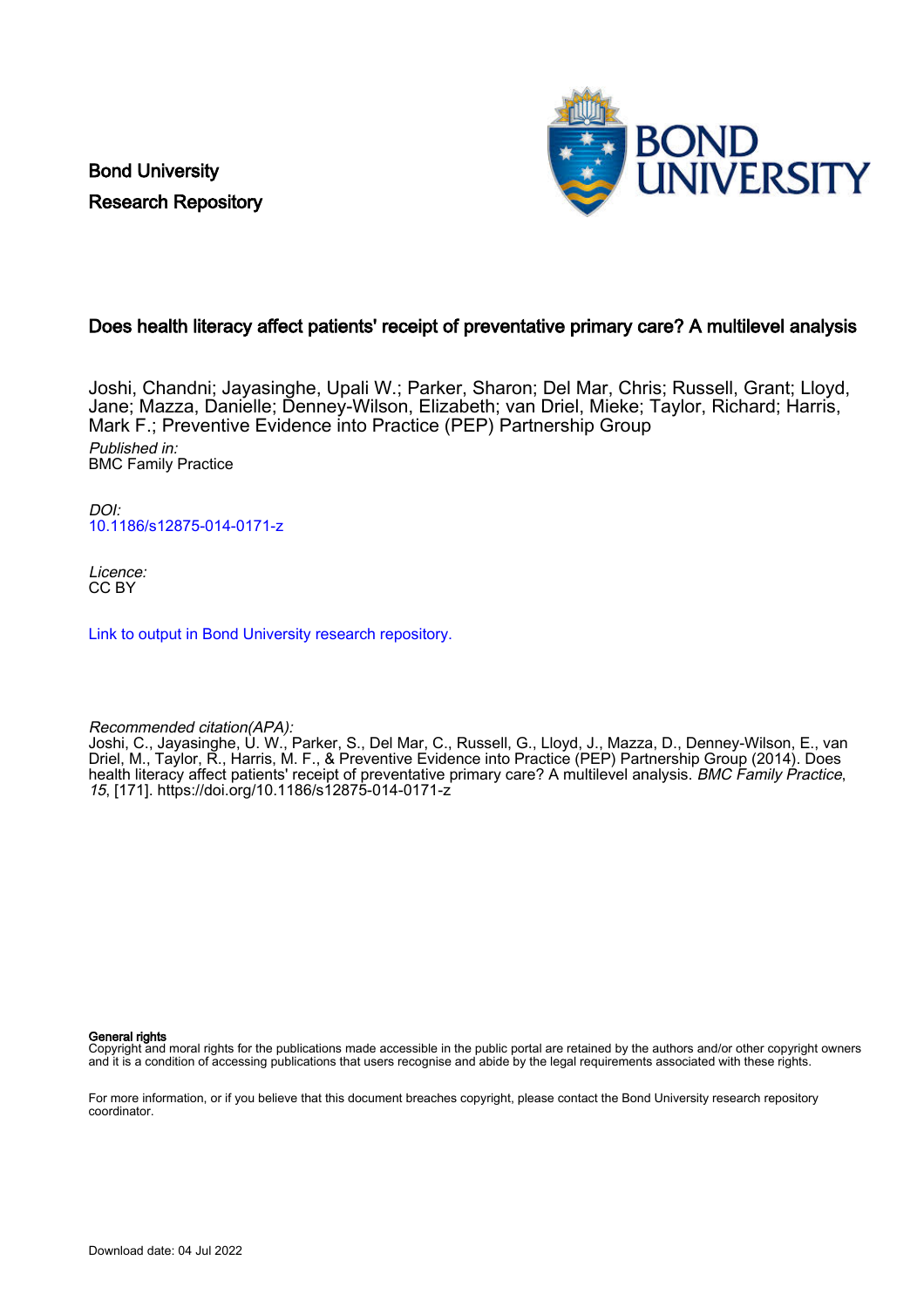## **RESEARCH ARTICLE Example 2018 12:00 Open Access**



# Does health literacy affect patients' receipt of preventative primary care? A multilevel analysis

Chandni Joshi<sup>1</sup>, Upali W Jayasinghe<sup>1</sup>, Sharon Parker<sup>1</sup>, Chris Del Mar<sup>2</sup>, Grant Russell<sup>3</sup>, Jane Lloyd<sup>1</sup>, Danielle Mazza<sup>4</sup> , Elizabeth Denney-Wilson<sup>5</sup>, Mieke van Driel<sup>6</sup>, Richard Taylor<sup>7</sup>, Mark F Harris<sup>1\*</sup> and On behalf of Preventive Evidence into Practice (PEP) Partnership  $Group<sup>1</sup>$ 

## Abstract

Background: People with limited health literacy are more likely to be socioeconomically disadvantaged and have risk factors for preventable chronic diseases. General practice is the ideal setting to address these inequalities however these patients engage less in preventive activities and experience difficulties navigating health services. This study aimed to compare primary care patients with and without sufficient health literacy in terms of their lifestyle risk factors, and explore factors associated with receiving advice and referral for these risk factors from their GPs.

Methods: A mailed survey of 739 patients from 30 general practices across four Australian states was conducted in 2012. Health literacy was measured using the Health Literacy Management Scale. Patients with a mean score of <4 within any domain were defined as having insufficient health literacy. Multilevel logistic regression was used to adjust for clustering of patients within practices.

Results: Patients with insufficient health literacy ( $n = 351$ ; 48%) were more likely to report being overweight or obese, and less likely to exercise adequately. Having insufficient health literacy increased a patient's chance of receiving advice on diet, physical activity or weight management, and referral to and attendance at lifestyle modification programs. Not speaking English at home; being overweight or obese; and attending a small sized practice also increased patients' chances of receiving advice on these lifestyle risks. Few (5%,  $n = 37$ ) of all patients reported being referred to lifestyle modification program and of those around three-quarters had insufficient health literacy. Overweight or obese patients were more likely to be referred to lifestyle modification programs and patients not in paid employment were more likely to be referred to and attend lifestyle programs.

**Conclusion:** Patients with insufficient health literacy were more likely to report receiving advice and being referred by GPs to attend lifestyle modification. Although the number of patients referred from this sample was very low, these findings are positive in that they indicate that GPs are identifying patients with low health literacy and appropriately referring them for assistance with lifestyle modification. Future research should measure the effectiveness of these lifestyle programs for patients with low health literacy.

Keywords: Health literacy, Obesity, Nutrition, Physical activity, Weight, Primary health care, Behavioural risk factors

## Background

Health literacy is defined by the Institute of Medicine as 'the degree to which individuals have the capacity to obtain, process and understand basic health information and services needed to make appropriate health decisions' [[1\]](#page-9-0). Health literacy assessment is frequently based on

functional measures that determine basic reading skills, skills for discussing and understanding text, and being able to do numerical calculations [\[2](#page-9-0)]. Levels of health literacy in a population will therefore be dependent on the type of measurement used. For example, the 2006 Adult Literacy and Life Skills Survey (Australia) found 60% of adults to be performing at the lowest levels of health literacy when assessed for prose literacy, document literacy, numeracy and problem solving [[2](#page-9-0)]. In contrast, the National Assessment of Adult Literacy (NAAL USA



© 2014 Joshi et al.; BioMed Central Ltd. This is an Open Access article distributed under the terms of the Creative Commons Attribution License (<http://creationcommons.org/licenses/by/4.0>), which permits unrestricted use, distribution, and reproduction in any medium, provided the original work is properly credited. The Creative Commons Public Domain Dedication waiver [\(http://creationcommons.org/publicdomain/zero/1.0/](http://creationcommons.org/publicdomain/zero/1.0/)) applies to the data made available in this article, unless otherwise stated.

<sup>\*</sup> Correspondence: [m.f.harris@unsw.edu.au](mailto:m.f.harris@unsw.edu.au) <sup>1</sup>

<sup>&</sup>lt;sup>1</sup> Centre for Primary Health Care and Equity, University of New South Wales, Sydney 2052, Australia

Full list of author information is available at the end of the article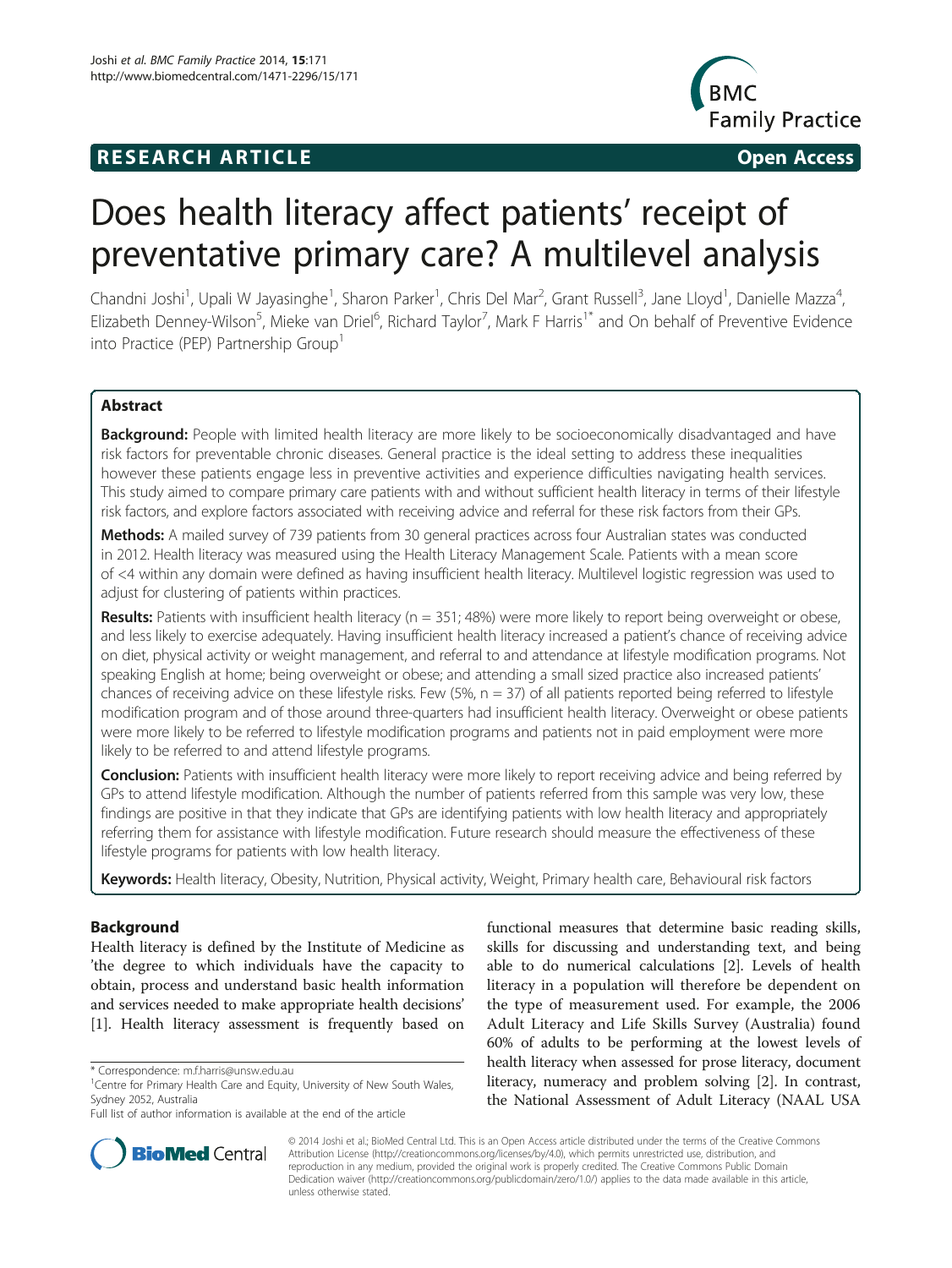2003) used the same methods of measurement and determined the majority of adults (53%) to have intermediate health literacy when classified as proficient, intermediate, basic and below basic [\[3](#page-9-0)].

There is consistent evidence of an association between an individual's level of health literacy and their health behaviours most notably decisions and actions about their lifestyle behaviour [\[4](#page-9-0)]. People with insufficient health literacy engage less in health promoting behaviours and are more likely to smoke especially in adolescence and as young adults [\[5\]](#page-9-0), are less likely to eat the recommended portions of fruit and vegetables a day [\[4](#page-9-0)], and are more likely to report having diabetes, cardiac disease or stroke [[6\]](#page-9-0), lower socioeconomic status [\[7\]](#page-9-0) and cultural and linguistic diversity [\[8](#page-9-0)].

People with insufficient health literacy also commonly experience difficulties navigating health services, they delay accessing health services and tend not to seek preventive health care [\[4](#page-9-0)]. They also tend to limit their conversational engagement with health care providers to cover up their low literacy [\[9](#page-9-0)]. Even when they do seek preventive care, these patients often do not receive or are not referred to interventions of sufficient intensity and duration to achieve physiological changes, and fail to maintain changes due to lack of follow up and support [[10](#page-9-0)]. This may be partly due to provider factors, because providers communicate less well with people with low health literacy, do not fully explain conditions or processes related to care and incorrectly assume these patients are either not interested, or desire a less active role in their health care [\[11,12\]](#page-9-0).

Prevention of chronic disease is a top priority in Australia [\[13,14\]](#page-9-0). As general practitioners (GPs) provide clinical services to approximately 88% of the population annually [\[15\]](#page-9-0), a GP consultation provides a good opportunity to provide interventions for patients with physiological and behavioural risk factors for chronic diseases [\[16\]](#page-9-0). GPs in Australia are encouraged through funding initiatives provided through Medicare to fully assess behavioural risk factors for patients aged 45 and over. Inherent in this is a clinical judgement to initiate appropriate referrals for the management of these risk factors [[17](#page-9-0)]. Planned health checks in middle-aged adults have been demonstrated to improve the frequency of management of smoking, nutrition, alcohol and physical activity behavioural risk factors and the Royal Australian College of General Practitioners (RACGP) provide recommendations for GPs to optimally address risk factor management [\[18\]](#page-9-0).

Providing individuals with health information and actively involving them in health decisions are key components of patient centred health care that enhances capability for self-management. Active involvement is however unlikely to be achieved if patients have suboptimal health literacy [[19\]](#page-9-0).

There has been relatively little research focused on ways to improve the provision of preventive care in routine primary care practice for patients with insufficient health literacy [[20](#page-9-0)]. There are a number of models and frameworks which attempt to describe the variables that predict health literacy or describe outcomes associated with various levels of health literacy [\[21](#page-9-0)]. Traditionally the medical model view has been one where health literacy is a risk factor leading to poor compliance [[22\]](#page-9-0) and one that requires management to achieve positive health outcomes [[23\]](#page-9-0). The opposing public health/health promotion perspective is to view health literacy as an asset on which to build and promote an individual's control over their own health care [\[1,22\]](#page-9-0). This latter view encompasses the notion that health literate practices involve not only functional literacy skills but communicative and social skills that can be applied to changing circumstances; and higher level cognitive skills and social skills (critical literacy), that supports critical analysis of information, and allows the individual to exert greater control over life events and situations [\[24](#page-9-0)].

Recent research suggests that there are several evidencebased strategies that can be beneficial when provided to patients in primary care settings. Brief interventions based on a patient's 'readiness to change' have been shown to be effective especially in relation to smoking [[25,26](#page-9-0)]. Particularly the structured framework of the 5As (assess, advice, agree, assist and arrange), is promoted for use by the RACGP for Australian GPs [[18\]](#page-9-0). Interventions provided at the general practice level may also be supplemented by more intensive programs in lifestyle modification provided by associated community services via referral from the GP [[27\]](#page-9-0).

In this study we assessed a group of patients enrolled in the Preventive Evidence into Practice (PEP) study at baseline to determine if there were any differences between patients with and without sufficient health literacy as to their lifestyle risk factors, their receipt of advice on risk factors and the levels of referral to, and attendance at, lifestyle modification programs. We also examined any association between other patient and practice characteristics and these preventive activities. We hypothesize that people with insufficient health literacy would have worse lifestyle risk factors and receive less preventative health care from their GPs, compared to patients with sufficient health literacy.

## Methods

We used the Health Literacy Management Scale (HeLMS) to measure health literacy. HeLMS is a patient completed instrument containing 5 point Likert scales assessing the level of 'difficulty' experienced with 29 items across 8 domains (with a range from 1: 'unable to perform at all', to 5 'experiencing no difficulty'). Five of the eight domains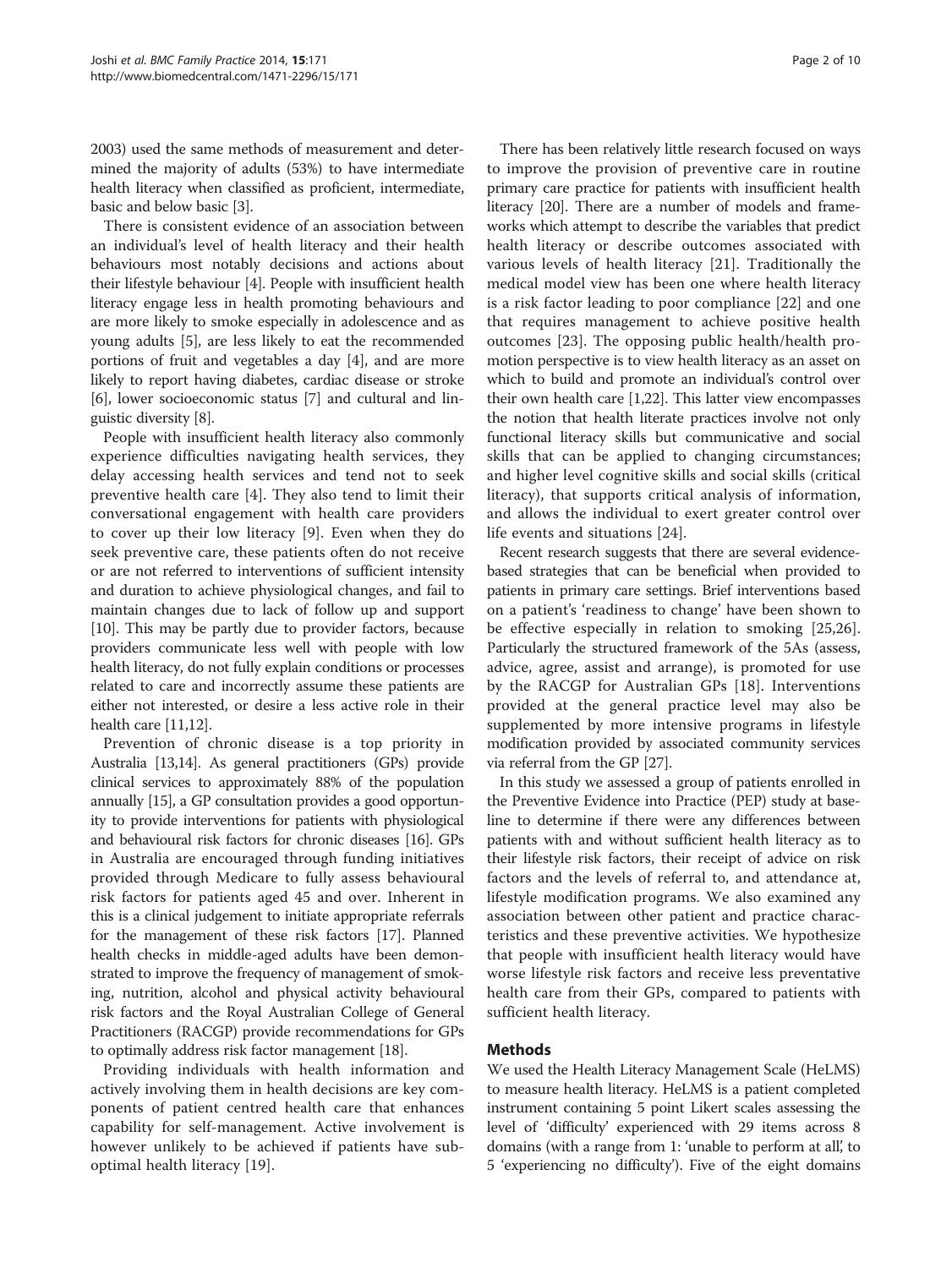focus on individual abilities: patient's attitude towards health, ability to understand health information, communication skills and pro-activeness, and skills in using health information. The remaining three domains focus on broader factors that influence these abilities: patient's level of social support, socioeconomic status, and access to GP healthcare. A mean score within a domain of less than 4 is regarded as a 'flag' to indicate that an individual may require assistance [[28](#page-9-0)]. The HeLMS was chosen for this study as it is an Australian based tool and it utilises a framework informed by interviews from patients from primary care and other healthcare settings. The tool also assesses knowledge beyond that of functional literacy including where to seek health information, the ability to be proactive in seeking or understanding health information, and the capacity to retain, process and apply information [\[19](#page-9-0)].

The PEP study is a cluster randomised controlled trial examining uptake of guidelines for preventive care of vascular disease and diabetes in general practice. The methods have been described elsewhere [[29\]](#page-9-0). It was conducted in four Australian states: New South Wales, Queensland, Victoria and South Australia. Thirty two practices (eight from each state) were recruited to the study but two practices withdrew prior to data collection. A random selection of 160 patients (without known cardiac disease, stroke or diabetes) aged between 40–69 years were invited by mail to participate in the study from each of the 30 general practices (4800 patients in total). Patients self-reported their risk factors (weight, diet, smoking and alcohol status and physical activity), and the support and referral received from their GP in the three months prior via a patient survey.

Of the sample 739 (15%) patients provided consent and completed the baseline survey. A comparison of demographic data of the participants in our survey and those from clinical audit data from 27 of the 30 practices is provided in Table 1. The patients participating in the survey were more likely to be older and female compared to patients from the clinical audit.

## Data and variables

The independent variables were dichotomous patient and practice characteristics and patient stated risk factors. These fifteen variables (Table [2](#page-4-0)) were considered for their potential association with obtaining advice, referral to and attendance at lifestyle modification programs focussing on diet, physical activity or weight loss.

Patients who had a mean score of  $<4$  in any of the eight average domain scores of HeLMS were considered as having insufficient health literacy. Any current smoking was defined as a smoking risk; diet risk was defined as eating ≤6 serves of fruits and vegetables daily and alcohol risk was defined as drinking more than two standard

| Page 3 of 10 |  |  |
|--------------|--|--|
|              |  |  |

| Table 1 Age and gender comparison of participating |  |
|----------------------------------------------------|--|
| patients                                           |  |

|                    | Clinical audit data<br>N (%) | <b>Consenting patients</b><br>N(%) |
|--------------------|------------------------------|------------------------------------|
| Age group in years |                              |                                    |
| 40-44              | 6472 (21.1)                  | 92 (12.6)                          |
| 45-49              | 6043 (19.7)                  | 102 (13.9)                         |
| 50-54              | 5898 (19.2)                  | 127 (17.3)                         |
| 55-59              | 5014 (16.3)                  | 140 (19.1)                         |
| 60-64              | 4353 (14.2)                  | 156 (21.3)                         |
| 65-69              | 2925 (9.5)                   | 112 (15.3)                         |
| 70                 | 0                            | 3(0.4)                             |
| Mean age (95% CI)  | 52.50 (52.42-52.60)          | 55.47 (54.86-56.07)                |
| Sex                |                              |                                    |
| Male               | 12552 (40.9)                 | 225 (30.6)                         |
| Female             | 18153 (59.1)                 | 509 (69.4)                         |

drinks in a typical day [\[30\]](#page-10-0). Physical activity scores were calculated using the frequency of vigorous and moderate physical activity per week (scored from 0 to 8). A score of less than 4 was considered inadequate activity levels in accordance with Australian guidelines [[31\]](#page-10-0); and weight risk was defined as having a Body Mass Index (BMI) of ≥25 [\[32](#page-10-0)]. The practice characteristics consisted of two variables: practice size (  $<$  5 GPs or  $\ge$  5 GPs) [\[33](#page-10-0)] and practice location according to Australian Standard Geographical Classification-Remoteness Areas 2006 (state capital cities compared with inner regional areas) [\[34\]](#page-10-0). People not in labour force included full-time students, those looking after their family, unable to work due to sickness or disability, retired and unemployed. The variable 'smoking risk' was not included in the analysis owing to its very low prevalence in the study population.

The dependent variables were also patient reported and they were: receiving advice on diet, physical activity or weight management from their GPs; being referred to lifestyle programs for diet, physical activity or weight and attending such programs, in the three months preceding the survey. These lifestyle programs could include any service, program or referral to a health professional directed at weight management, healthy eating or physical activity.

Any form of verbal or written advice from GPs of the practice from which the patient was recruited was considered as advice and any type of formal or informal referral from GPs from the same practice was considered as referral. Self-referrals were also included in attendance at lifestyle modification programs since this may have been initiated from GP or practice nurse recommendations.

## Statistical analysis

After calculating descriptive statistics (frequency, percentage, mean and standard deviation), we conducted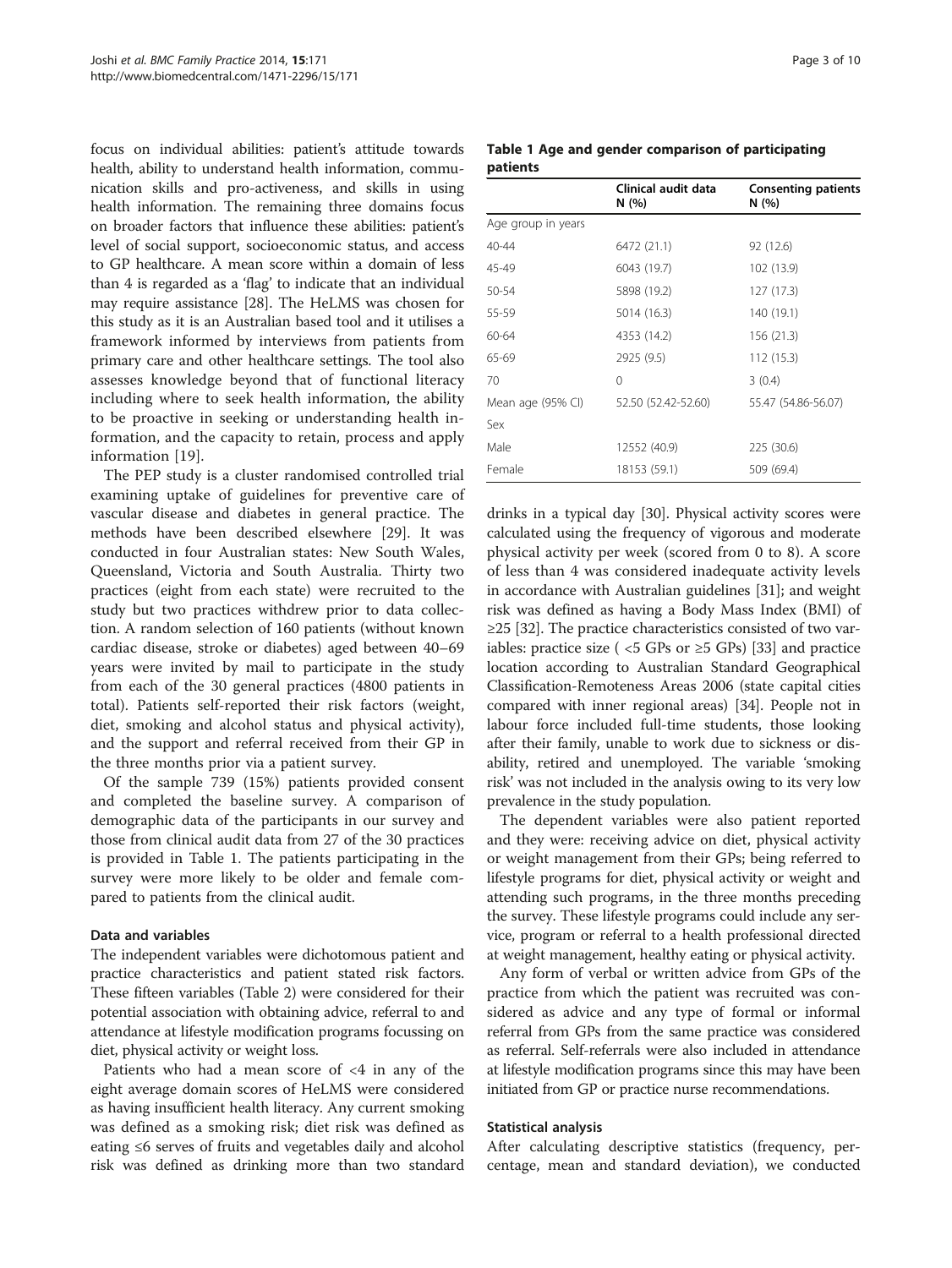<span id="page-4-0"></span>

| Variables ( $N = 739$ )                           | <b>Categories</b>                            | n   | %    |
|---------------------------------------------------|----------------------------------------------|-----|------|
| <b>Patient demographics</b>                       |                                              |     |      |
| Age ( $n = 732$ )                                 | 40-54 years                                  | 321 | 43.9 |
|                                                   | 55-70 years                                  | 411 | 56.1 |
| Sex ( $n = 734$ )                                 | Female                                       | 509 | 69.3 |
|                                                   | Male                                         | 225 | 30.7 |
| Place of birth ( $n = 733$ )                      | Australia                                    | 552 | 75.3 |
|                                                   | Outside Australia                            | 181 | 24.7 |
| Language ( $N = 731$ )                            | Speaks English at home                       | 704 | 96.3 |
|                                                   | Speaks a language other than English at home | 27  | 3.7  |
| Education ( $n = 732$ )                           | No university degree                         | 478 | 65.3 |
|                                                   | University degree                            | 254 | 34.7 |
| Employment ( $n = 725$ )                          | In labour force                              | 474 | 65.4 |
|                                                   | Not in labour force                          | 251 | 34.6 |
| Owner of own accommodation ( $n = 734$ )          | Yes                                          | 661 | 90.1 |
|                                                   | No                                           | 73  | 9.9  |
| <b>Patient risk factors</b>                       |                                              |     |      |
| Sufficient Health Literacy (n = 726)^             | Yes                                          | 375 | 51.7 |
|                                                   | No                                           | 351 | 48.3 |
| Smoking risk (n = $734$ ) $\wedge$                | Yes                                          | 63  | 8.6  |
|                                                   | No                                           | 671 | 91.4 |
| Diet risk (n = $724$ )*                           | Yes                                          | 582 | 80.4 |
|                                                   | No                                           | 142 | 19.6 |
| Alcohol risk (n = $725$ )**                       | Yes                                          | 190 | 26.2 |
|                                                   | No                                           | 535 | 73.8 |
| Physical activity risk ( $n = 728$ ) <sup>#</sup> | Yes                                          | 404 | 55.5 |
|                                                   | No                                           | 324 | 44.5 |
| Weight risk (n = $703$ ) <sup>##</sup>            | Yes                                          | 415 | 59.0 |
|                                                   | No                                           | 288 | 41.0 |
| <b>Practice characteristics</b>                   |                                              |     |      |
| Practice size ( $n = 739$ )                       | Less than 5 GPs (17 practices)               | 403 | 54.5 |
|                                                   | 5 or more GPs (13 practices)                 | 336 | 45.5 |
| Practice location ( $n = 739$ )                   | State capital cities (28 practices)          | 695 | 94.0 |
|                                                   | Inner regional (2 practices)                 | 44  | 6.0  |
|                                                   |                                              |     |      |

^A mean score of <4 in any of the eight average domain scores of HeLMS as having insufficient health literacy.

 $\wedge\wedge$ Current smokers as having risk.<br>\*Eating ≤6 serves of fruits and vegetables daily as having risk.

\*\*Drinking >2 standard drinks in a day as having risk.

# A score of <4 in the sum of vigorous and moderate physical activity as having risk.

 $^{**}$ A BMI of  $\geq$ 25 as having weight risk.

multilevel analysis to determine the differences between patients with and without sufficient health literacy regarding their lifestyle risk factors; advice on management of risk factors; referral to lifestyle modification programs; and attending such programs after adjusting for clustering. We also calculated unadjusted odds ratio and 95% confidence intervals using standard logistic regression models to examine the association between

the independent variables and 1) advice on diet, physical activity or weight 2) referral to lifestyle programs and 3) attendance at lifestyle programs.

Initially, we fitted a baseline variance component or empty multilevel model (no independent variables) for each of the dependent variables followed by the multilevel model with independent variables. The significance of the fixed and random parameter variance estimates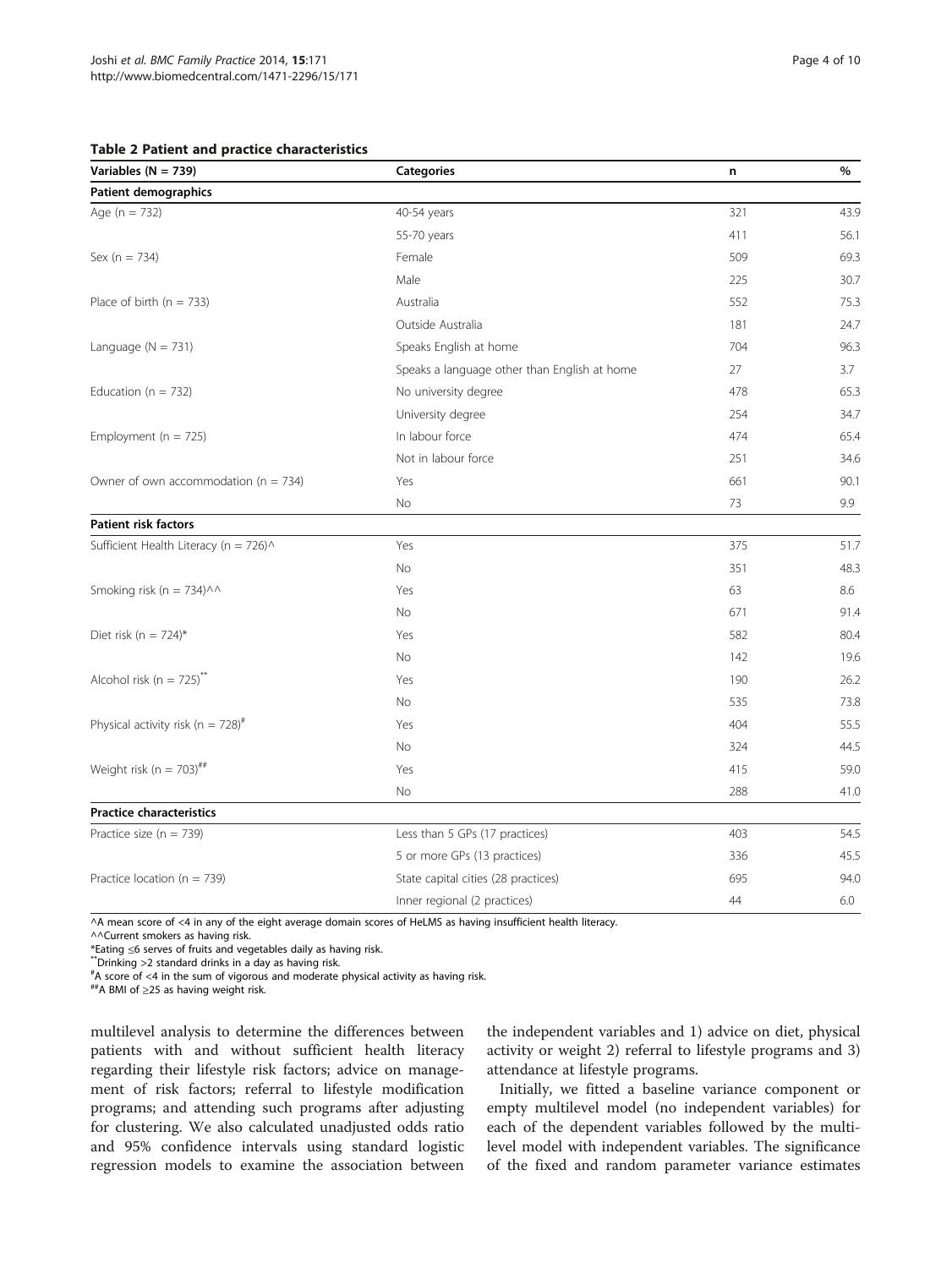(practice variance) was assessed using the Wald joint  $\chi$ 2 test statistic [[20\]](#page-9-0). The proportion of the practice level variance explained for each model was estimated as the difference in practice variance between baseline model (empty model) and each model with independent variables divided by the practice variance for the baseline model. All multi-level models were performed using MLwiN version 2.25 [\[35](#page-10-0)].

The study was approved by the National Research and Evaluation Ethics Committee of the Royal Australian College of General Practitioners (NREEC 10–002), and ratified by the Institutional Ethics Committees of participating universities. The study was registered with the Australian New Zealand Clinical Trials Registry (ACTRN: ACTRN12612000578808) ([http://www.ANZCTR.org.au/](http://www.anzctr.org.au/ACTRN12612000578808.aspx) [ACTRN12612000578808.aspx](http://www.anzctr.org.au/ACTRN12612000578808.aspx)).

## Results

## Patient and practice characteristics

Of the 739 patients responding to the survey, more than half (56%) were aged 55–70 years. This included three patients who had turned 70 between the time of recruitment and the data collection. Of these 69% were female, 75% were Australian born, the majority were English speaking (96%) and owned their homes (90%), 65% were in paid employment and 35% had a university degree. Of the 30 practices recruited, 17 practices had  $\langle$  5 GPs and 28 practices were located in the state capital cities. The median number of patients per practice was 25.5 (IQR = 13.8-35.0) (Table [2](#page-4-0)).

## Patient reported health literacy and lifestyle risks and their association with obtaining advice, referral and attendance at diet, physical activity or weight programs

Overall, 48% of the patients had insufficient health literacy in at least one of the eight domains of HELMS (Tables [2](#page-4-0) and 3). Forty-one percent of the patients had low scores in attitudes towards improving their health and lifestyle; 14% did not have social support for maintaining and improving their health; and 10% were not proactive concerning their health care (Table 4).

Table 3 Multiplicity distribution of HeLMS domains with insufficient health literacy

| Number of domains with<br>insufficient health literacy | % of patients<br>with this count |
|--------------------------------------------------------|----------------------------------|
| $\left( \right)$                                       | 51.9                             |
|                                                        | 31.5                             |
| $\mathcal{P}$                                          | 10.2 <sup>5</sup>                |
| Β                                                      | 4.8                              |
| 4                                                      | 1.8                              |
| More than 4 domains                                    | 0.8                              |

#### Table 4 Baseline health literacy

| <b>Health literacy</b><br>domain                      | Mean (SD)   | % with insufficient<br>$HL$ (<4, that is, having<br>moderate, or extreme<br>difficulty, or completely<br>unable) |
|-------------------------------------------------------|-------------|------------------------------------------------------------------------------------------------------------------|
| Patient attitudes<br>towards health                   | 3.97(0.78)  | 41.0                                                                                                             |
| Understanding health information                      | 4.91(0.33)  | 1.4                                                                                                              |
| Social Support                                        | 4.58 (0.80) | 13.8                                                                                                             |
| Socioeconomic considerations                          | 4.78 (0.53) | 5.9                                                                                                              |
| Accessing general practitioner<br>healthcare services | 4.99(0.11)  | 0.3                                                                                                              |
| Communication with<br>health professionals            | 4.87 (0.39) | 2.7                                                                                                              |
| Being proactive                                       | 4.64(0.72)  | 10.3                                                                                                             |
| Using health information                              | 4.87 (0.34) | 2.3                                                                                                              |

Regarding patient reported lifestyle risks, 80% of the patients reported not consuming sufficient fruit and vegetables, 59% were overweight or obese, 55% did not exercise adequately, 26% consumed alcohol at a risky level and 9% smoked (Table [2\)](#page-4-0). Sixteen percent of patients  $(n = 115)$  said they had received advice on nutrition, physical activity and/or weight in the previous 3 months, 5% (n = 37) reported having been referred to lifestyle management programs or services on diet, weight management or physical activity and a further 2% of patients (n = 13) reported self-initiated attendance. Overall 7% ( $n = 48$ ) attended such programs following referrals, including self-referrals.

Compared to patients with sufficient health literacy, patients with insufficient health literacy were two times less likely to exercise adequately (OR = 1.81; 95% CI 1.34 to 2.43;  $P < 0.001$ ) and two times more likely to be overweight or obese (OR =  $1.86$ ; 95% CI 1.36 to 2.54; P < 0.001). They were twice as likely to be given information on lifestyle risk factors by their GPs (OR = 1.98; 95% CI 1.32 to 2.98; P =0.002), and three times more likely to be referred to lifestyle programs by their GPs (OR = 2.86; 95% CI 1.36 to 6.04; P = 0.006) and to attend such referrals (OR = 2.93; 95% CI 1.51 to 5.69; P = 0.002) (Table [5](#page-6-0)). The results were reported after adjustment for clustering effect.

Six variables showed statistically significant association with receipt of advice on diet, physical activity or weight in the univariate analysis: health literacy, gender of patients, non-English speaking at home, weight risk, practice size and practice location. However, only four of these variables retained their significance in the multilevel analysis after adjustment for confounding and cluster effects (Table [6\)](#page-7-0). In the multilevel analysis, patients with insufficient health literacy had more than one and a half times greater odds of reporting that they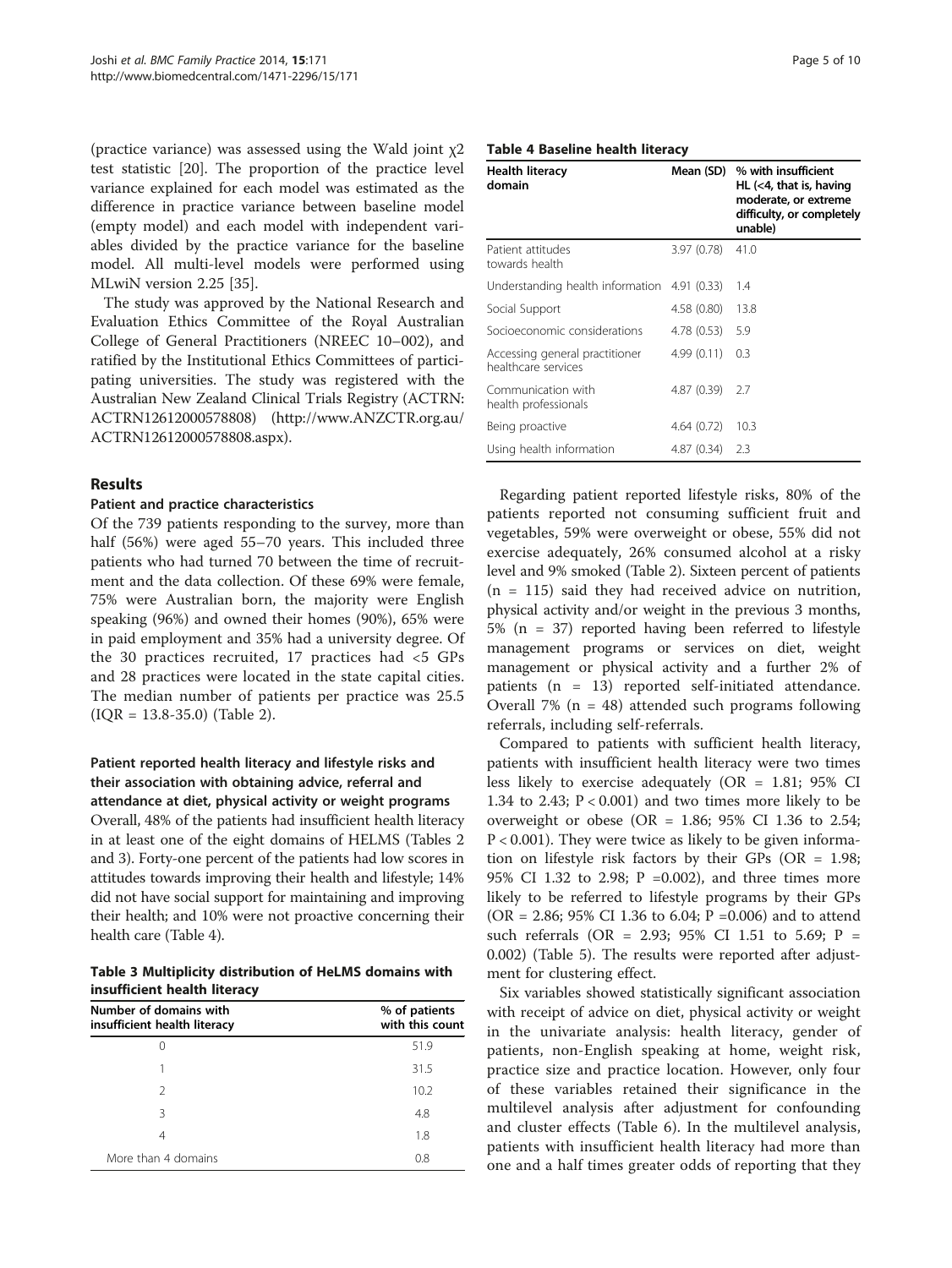|                                                                                      | <b>Physical activity</b><br>risk; $n = 715$ | Diet risk:<br>$n = 711$           | Alcohol risk:<br>$n = 712$        | Weight risk;<br>$n = 690$         | Given advice on<br>lifestyle changes;<br>$n = 726$ | <b>Referred to</b><br>lifestyle programs;<br>$n = 726$ | Attended referral<br>to lifestyle programs;<br>$n = 726$ |
|--------------------------------------------------------------------------------------|---------------------------------------------|-----------------------------------|-----------------------------------|-----------------------------------|----------------------------------------------------|--------------------------------------------------------|----------------------------------------------------------|
|                                                                                      | n(%)                                        | n(%)                              | n (%)                             | n(%)                              | n (%)                                              | n(%)                                                   | n (%)                                                    |
| Patients with insufficient<br>health literacy; $n = 351$                             | 218 (63.0)                                  | 284 (82.8)                        | 100 (28.9)                        | 222(67.1)                         | 71 (20.2)                                          | 27(7.7)                                                | 35 (10.0)                                                |
| Patients with sufficient<br>health literacy; $n = 375$                               | 179 (48.5)                                  | 286 (77.7)                        | 85 (23.2)                         | 185 (51.5)                        | 43 (11.5)                                          | 10(2.7)                                                | 13(3.5)                                                  |
| Odds Ratio (Patients<br>with sufficient health<br>literacy as reference<br>category) | 1.81<br>$(1.34 \text{ to } 2.43)$           | 1.38<br>$(0.95 \text{ to } 2.01)$ | 1.61<br>$(0.84 \text{ to } 3.09)$ | 1.86<br>$(1.36 \text{ to } 2.54)$ | 1.98<br>$(1.32 \text{ to } 2.98)$                  | 2.86<br>$(1.36 \text{ to } 6.04)$                      | 2.93<br>$(1.51 \text{ to } 5.69)$                        |
| P-value                                                                              | < 0.001                                     | 0.088                             | 0.150                             | < 0.001                           | 0.002                                              | 0.006                                                  | 0.002                                                    |

<span id="page-6-0"></span>Table 5 Health literacy status of patients and their risk factors after adjustment for cluster effect

P-values after adjustment for clustering using multilevel analysis.

% was reported for patients with insufficient and sufficient health literacy.

received advice on diet, physical activity or weight from their GPs than patients with sufficient health literacy (OR = 1.71; 95% CI 1.10 to 2.65). Similarly, patients who did not speak English at home had around five times the odds of receiving such advice compared to those who spoke English at home (OR  $=$  4.79; 95% CI 1.99 to 11.55), and overweight or obese patients had two and a half times greater odds of receiving such advice than patients with normal range BMI (OR = 2.53; 95% CI 1.52 to 4.22). Also, patients attending a practice with 5 or more GPs had 43% lower odds of receiving advice compared to the patients attending a practice with fewer than 5 GPs (OR = 0.57; 95% CI 0.35 to 0.93).

Participation in the labour force, patients' level of health literacy and weight risk were associated with patients being referred to lifestyle modification programs in both the univariate and multilevel analysis (Tables [6](#page-7-0)). Patients with insufficient health literacy had three times greater odds of being referred compared to those having sufficient health literacy (OR = 3.09; 95% CI 1.38 to 6.91). In addition, the likelihood of patients not involved in the labour force or having weight risk being referred were also greater (OR = 2.99; 95% CI 1.43 to 6.22 and OR = 2.96; 95% CI 1.13 to 7.79 respectively) than those in the labour force or with normal range BMI.

Five variables showed an association that was statistically significant with the attendance at lifestyle modification programs in the univariate analysis: age of patients, employment, health literacy, weight risk and practice size. Of these, only health literacy and not being in the labour force remained significant in the multilevel analysis. Patients with insufficient health literacy had 3.4 times greater odds of attending lifestyle modification programs than patients who had sufficient health literacy (OR = 3.44; 95% CI 1.69 to 7.00). Patients not involved in the labour force had twice the odds of attending such programs following referral compared to their counterparts (OR = 2.04; 95% CI 1.04 to 4.02). Overall patient and

practice variables explained 43% of the practice variance of the attending referrals to lifestyle programs (Table [6](#page-7-0)).

## **Discussion**

People with socioeconomic disadvantage experience higher mortality, suffer more ill health and are less likely to prevent disease or detect it at an asymptomatic stage [[36\]](#page-10-0). The optimal model of primary care is one in which opportunistic preventive care is provided to all patients with targeted preventive health checks at particular life stages and for higher risk individuals [\[37\]](#page-10-0). Being able to recognise low health literacy is important in general practice as there is good evidence that tailoring health related communication to those with low health literacy can improve health outcomes [\[38\]](#page-10-0).

We found that almost half the patients in this study met the criteria for insufficient health literacy. This is consistent with studies in primary care in other developed countries [[39\]](#page-10-0) and the prevalence reported in the Australian community [\[40](#page-10-0)]. We found that those with insufficient health literacy were more likely to report being overweight or obese and have inadequate levels of physical activity, which is also consistent with current evidence and supports our study hypothesis. Incongruously for this sample the level of social disadvantage was relatively low.

Although our participants reported very similar lifestyle risk levels to previous Australian general practice studies (just over 50%), advice concerning these risk factors was offered to only 16% of the cases. Moreover the overall level of reported referral by the GP to address risk factors was particularly low (5%). Only 48 people reported attending lifestyle modification programs for weight, physical activity and nutrition and of these 13 initiated this referral themselves.

As this sample came from general practices in four Australian states, this result indicates there is still considerable scope on their part for improved identification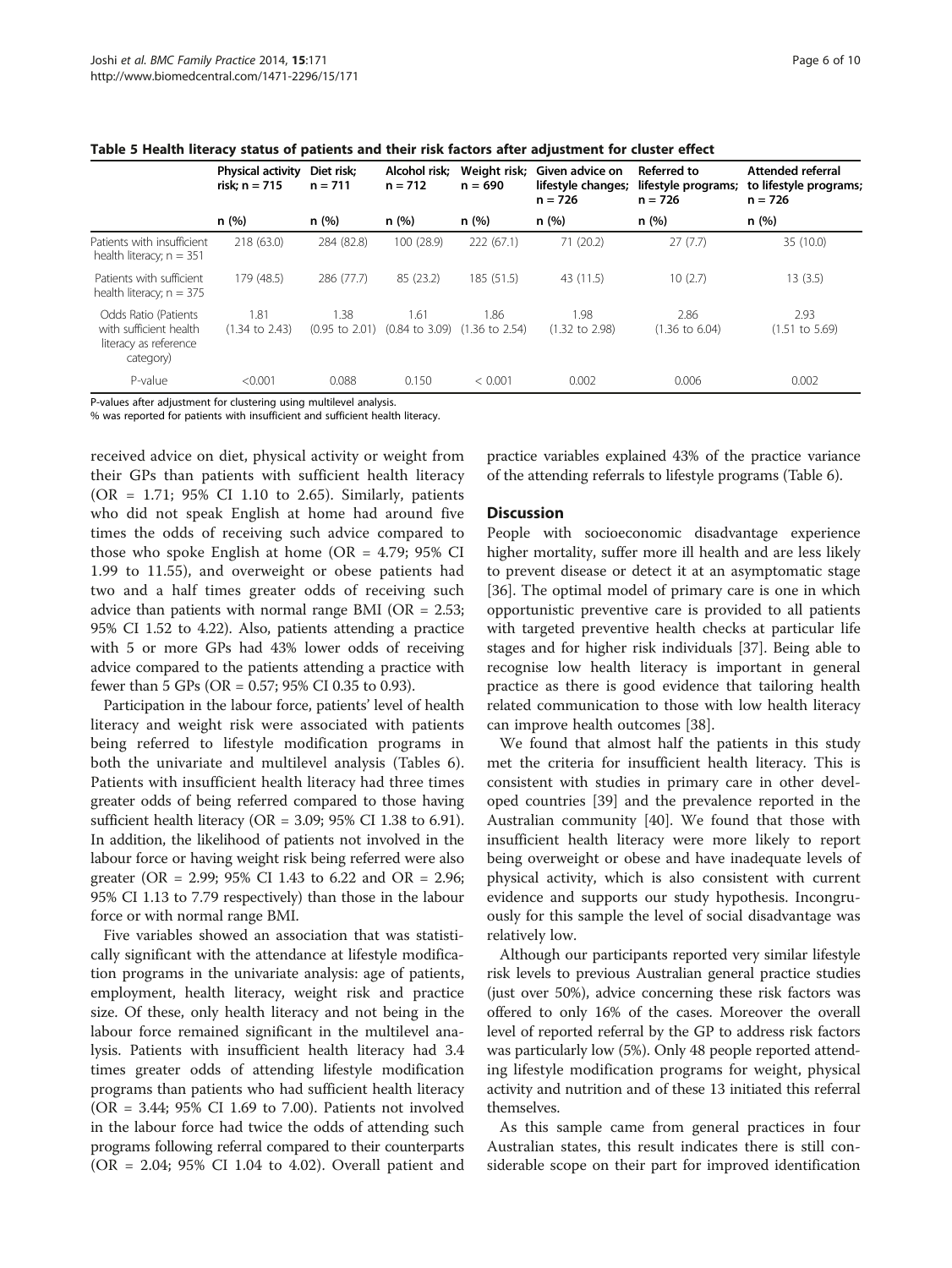|                                                              | Advice on lifestyle changes   |                                   |                                    | Referral to lifestyle programs  |                                    |                                   | Attendance at referral to lifestyle programs |                                   |                                   |
|--------------------------------------------------------------|-------------------------------|-----------------------------------|------------------------------------|---------------------------------|------------------------------------|-----------------------------------|----------------------------------------------|-----------------------------------|-----------------------------------|
| <b>Parameters</b><br>(reference category)                    | % getting<br>advice (ref cat) | <b>Unadjusted</b><br>OR (95% CI)  | #Adjusted<br>OR (95% CI)           | % being referred<br>(ref cat)   | Unadjusted<br>OR (95% CI)          | #Adjusted<br>OR (95% CI)          | % attending<br>(ref cat)                     | Unadjusted<br>OR (95% CI)         | #Adjusted<br>OR (95% CI)          |
|                                                              |                               |                                   |                                    | Demographics                    |                                    |                                   |                                              |                                   |                                   |
| Age, years 55-70 (40-54)                                     | 13.9 (18.1)                   | 0.73<br>(0.49 to 1.09)            | $\sim$                             | 6.1(3.7)                        | 1.67<br>(0.83 to 3.37)             |                                   | 8.5(4.0)                                     | 2.21<br>$(1.15 \text{ to } 4.24)$ | 1.92<br>$(0.91$ to $4.30)$        |
| Male patients (female)                                       | 21.8 (13.0)                   | 1.87<br>$(1.24 \text{ to } 2.81)$ | 1.36<br>$(0.86 \text{ to } 2.14)$  | 5.8(4.7)                        | 1.24<br>$(0.62 \text{ to } 2.48)$  |                                   | 7.6(6.1)                                     | 1.26<br>$(0.68 \text{ to } 2.33)$ |                                   |
| Born outside Australia<br>(Australian born)                  | 15.5 (15.8)                   | 0.98<br>$(0.62 \text{ to } 1.56)$ |                                    | 5.5(4.9)                        | 1.14<br>$(0.54 \text{ to } 2.40)$  |                                   | 9.4(5.6)                                     | 1.74<br>$(0.94 \text{ to } 3.23)$ |                                   |
| Non-English speaking at home<br>(English speaking at home)   | 37.0 (14.8)                   | 3.40<br>$(1.51$ to 7.62)          | 4.79<br>$(1.99 \text{ to } 11.55)$ | 7.4(5.0)                        | 1.53<br>$(0.35$ to $6.72)$         |                                   | 14.8(6.0)                                    | 2.74<br>$(0.91$ to $8.29)$        |                                   |
| No university education<br>(having university education)     | 15.9 (15.4)                   | 1.04<br>(0.69 to 1.59)            |                                    | 5.2(4.3)                        | 1.22<br>$(0.59 \text{ to } 2.52)$  |                                   | 7.3(4.7)                                     | 1.59<br>$(0.81$ to 3.13)          |                                   |
| Non-participation in labour<br>force (in labour force)       | 17.9 (14.3)                   | 1.30<br>(0.86 to 1.97)            |                                    | 8.8(3.2)                        | 2.90<br>$(1.50 \text{ to } 5.78)$  | 2.99<br>$(1.43 \text{ to } 6.22)$ | 10.4(4.6)                                    | 2.37<br>$(1.32 \text{ to } 4.28)$ | 2.04<br>$(1.04 \text{ to } 4.02)$ |
| Home owner (not owning<br>their home)                        | 16.0(12.3)                    | 1.36<br>$(0.66 \text{ to } 2.81)$ |                                    | 4.7(8.2)                        | 0.55<br>$(0.22 \text{ to } 1.37)$  |                                   | 6.2(9.6)                                     | 0.62<br>$(0.27 \text{ to } 1.45)$ |                                   |
|                                                              |                               |                                   |                                    | <b>Patient risk factors</b>     |                                    |                                   |                                              |                                   |                                   |
| Insufficient health literacy<br>(sufficient health literacy) | 20.2 (11.5)                   | 1.96<br>$(1.30 \text{ to } 2.95)$ | 1.71<br>$(1.10 \text{ to } 2.65)$  | 7.7(2.7)                        | 3.04<br>$(1.45 \text{ to } 6.38)$  | 3.09<br>$(1.38 \text{ to } 6.91)$ | 10.0(3.5)                                    | 3.08<br>$(1.60 \text{ to } 5.93)$ | 3.44<br>$(1.69 \text{ to } 7.00)$ |
| Diet risk (having adequate<br>fruits and vegetables intake)  | 16.3(11.3)                    | 1.54<br>$(0.87$ to $2.70)$        |                                    | 4.8(5.6)                        | 0.85<br>$(0.38 \text{ to } 1.90)$  |                                   | 6.2(7.7)                                     | 0.79<br>$(0.39 \text{ to } 1.58)$ |                                   |
| Alcohol risk (drinking ≤2<br>standards drinks in a day)      | 16.8 (15.3)                   | 1.12<br>(0.72 to 1.75)            |                                    | 4.7(5.0)                        | 0.94<br>$(0.43 \text{ to } 2.03)$  |                                   | 5.3(6.9)                                     | 0.75<br>$(0.36 \text{ to } 1.54)$ |                                   |
| Physical activity risk (doing<br>adequate physical activity) | 16.8(13.3)                    | 1.32<br>$(0.88 \text{ to } 2.00)$ |                                    | 5.0(4.6)                        | 1.07<br>$(0.54 \text{ to } 2.13)$  |                                   | 6.7(5.6)                                     | 1.22<br>$(0.66 \text{ to } 2.25)$ |                                   |
| Weight risk (having normal<br>range BMI)                     | 20.0(8.3)                     | 2.75<br>$(1.70 \text{ to } 4.45)$ | 2.53<br>$(1.52 \text{ to } 4.22)$  | 7.2(1.7)                        | 4.41<br>$(1.69 \text{ to } 11.51)$ | 2.96<br>$(1.13 \text{ to } 7.79)$ | 8.7(3.5)                                     | 2.64<br>$(1.29 \text{ to } 5.41)$ | 1.87<br>(0.89 to 3.95)            |
|                                                              |                               |                                   |                                    | <b>Practice characteristics</b> |                                    |                                   |                                              |                                   |                                   |
| 5+ GPs (<5 GPs)                                              | 11.3(19.1)                    | 0.54<br>$(0.36 \text{ to } 0.82)$ | 0.57<br>$(0.35$ to $0.93)$         | 3.3(6.5)                        | 0.49<br>$(0.24 \text{ to } 1.01)$  |                                   | 4.2(8.4)                                     | 0.47<br>$(0.25 \text{ to } 0.90)$ | 0.42<br>$(0.16 \text{ to } 1.07)$ |
| State capital cities<br>(inner regional)                     | 14.8 (27.3)                   | 0.46<br>(0.23 to 0.93)            | 0.63<br>$(0.28 \text{ to } 1.41)$  | 5.0(4.5)                        | 1.11<br>$(0.26 \text{ to } 4.79)$  |                                   | 6.3(9.1)                                     | 0.68<br>$(0.23 \text{ to } 1.98)$ |                                   |
| Between provider variance (SE*)                              |                               |                                   | 0.022(0.092)                       |                                 |                                    | 0.781(0.464)                      |                                              |                                   | 0.645(0.375)                      |
| Explained variance** (%)                                     |                               |                                   | 19.1                               |                                 |                                    | 13.2                              |                                              |                                   | 43.3                              |
|                                                              |                               |                                   |                                    |                                 |                                    |                                   |                                              |                                   |                                   |

<span id="page-7-0"></span>Table 6 Factors associated with obtaining advice, being referred and attending referral using unadjusted univariate and adjusted multilevel analysis

# Adjusted for significant confounding factors including practice characteristics and cluster effect using multilevel analysis. \*Standard error.

\*\*Explained between practice variance using the variance in the empty model as reference.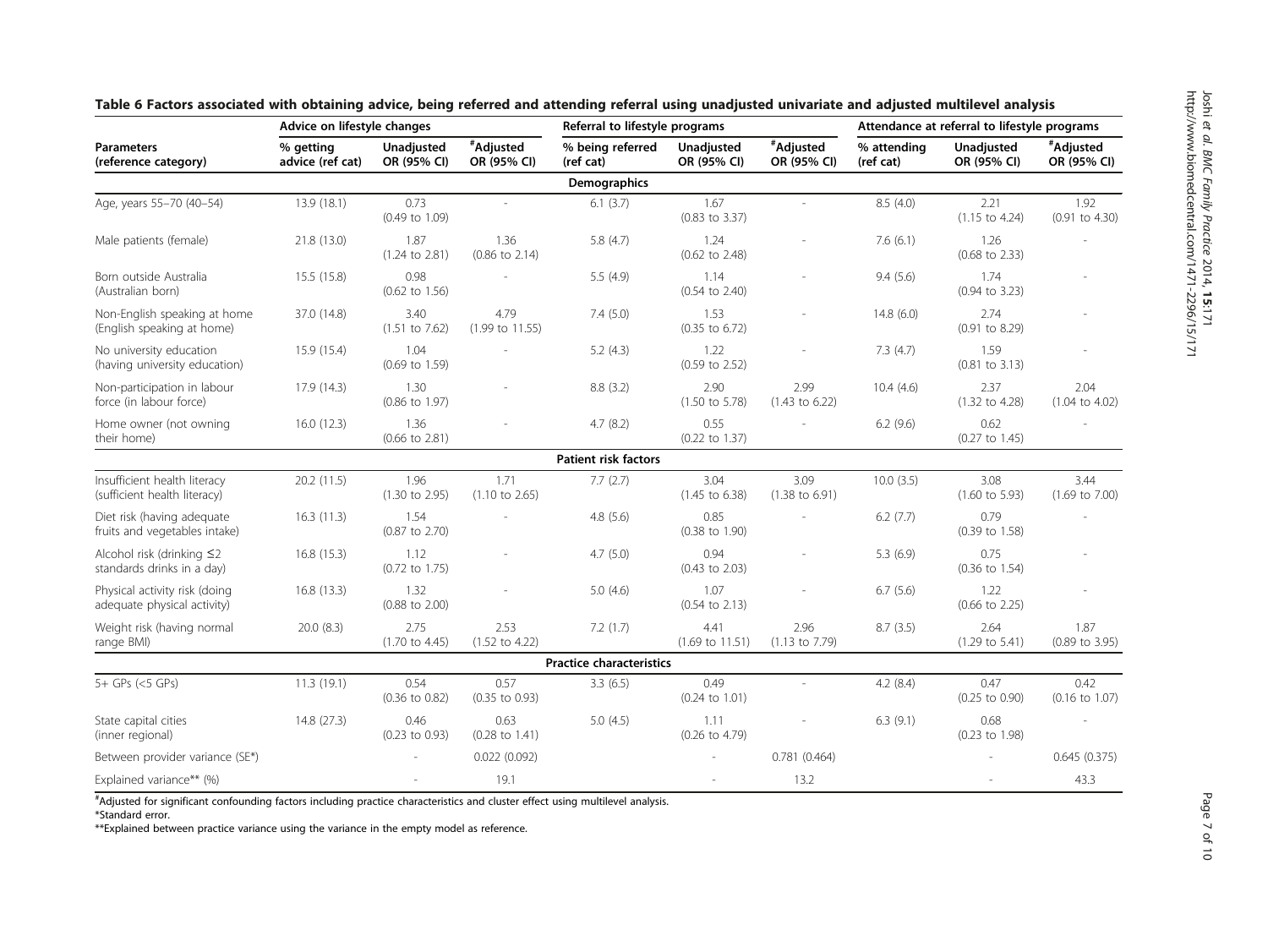of patients at risk, and for the provision of well-designed individually tailored patient advice. What is interesting is that 27% of those attending lifestyle modification programs showed self-initiative in seeking out these programs which was perhaps a lost opportunity on behalf of the GPs. It is possible however that for some of these the initiating factor may have been information or recommendation received more informally than a referral from their GP or practice nurse.

We have no information regarding the scope of the interaction that occurred between this group of patients and their GPs and this would be a valuable option for further research. It is also possible that our participants may have had a higher level of motivation generally as this was not measured in this study.

A considerable body of research indicates that the interaction between providers and patients with low health literacy is often poor [[9,11,12\]](#page-9-0) but surprisingly those patients in our study with insufficient health literacy were nearly two times more likely to report being given lifestyle advice and over three times more likely to be referred for, and attend lifestyle modification programs. Although contrary to our study hypothesis, this is a positive finding, suggesting that for this group of patients at least there is heightened identification on the part of GPs and recognition that some form of external advice and support may be required. Again we are unable to comment about the quality or degree of the interaction that occurred in these instances and the numbers in this study are too small to generalise. This does to some degree support the notion of an asset based concept in health literacy as these patients indicate an aptitude for self-management and the likelihood that they would further develop capacity given the correct inputs. Prevention generally involves a change in behaviour and assessing a patient's willingness to change is the first part of this process. Assessing the individual's level of motivation in relation to their health care is a valuable way to bring patients into the decision making process.

In addition to patients' health literacy, several other patient and practice factors impacted on the management of lifestyle risk factors. Overweight patients, those not speaking English at home and those attending smaller practices were more likely to be advised on lifestyle change. This is consistent with our previous research in which we found patients attending smaller practices to be more likely to be referred to lifestyle modification programs for prevention of cardiovascular diseases and diabetes [\[30](#page-10-0)]. It is also consistent with international evidence which suggests that quality of care (including preventive care) decreases in larger, busier practices [[41](#page-10-0)].

In addition overweight patients and those not in paid employment were more likely to be referred to lifestyle modification programs. The former is possibly the result of higher profile recommendations related to obesity and the latter may relate to access particularly if the lifestyle modification program is conducted in working hours.

There are a number of limitations to the methods of this study. These include primarily the self-reported nature of the outcomes and the reporting and recall bias this introduces, probably in the direction of over-reporting. The response rate was also relatively low and the patients responding to the survey were older and more were female compared to patients from the clinical audit in the same practices. In addition we were not able to determine the health literacy level of the non-responders and it is also possible that those patients with higher health literacy were more likely to respond to the questionnaire.

Participants of this study were predominantly not socially disadvantaged, Australian-born, spoke English at home, had a university degree, were in paid employment, and owned their home. Despite this more than half met the criteria for insufficient health literacy. A very small number of patients (27) didn't speak English at home and a similarly small number (37) were referred to lifestyle modification programs, resulting in large confidence intervals and less precise estimates.

A major strength of our study is the wide sampling across general practices in four states of Australia. Another significant strength is the use of multilevel analysis. This type of analysis has substantive advantages over single level regression modelling in that it is a technically correct method to model patients and practice level associations with response variables, where data sets clearly identify 'patients' and 'practices' in a nested hierarchical structure.

## Conclusions

We found that patient-reported GP behavioural risk factor advice and referral was generally sub-optimal. However, although people with insufficient health literacy had worse self-management behaviour, they were more likely to obtain support from their GPs to manage their health compared to the patients with sufficient health literacy. We do not know the level of appropriateness of preventive health advice given by GPs or whether patients attended all the sessions to which they were referred. The impact of the advice or attendance on the subsequent behaviour change or health status of patients with low health literacy will be the focus of further work.

## Availability of supporting data

The data set used to generate the results of this paper contains identified patient data. For reasons of privacy we have therefore provided the data on which these results are based within the tables provided. The full data set will be made available for open access after the completion of the project activities in 2015. This will be made available from the UNSWorks and the records are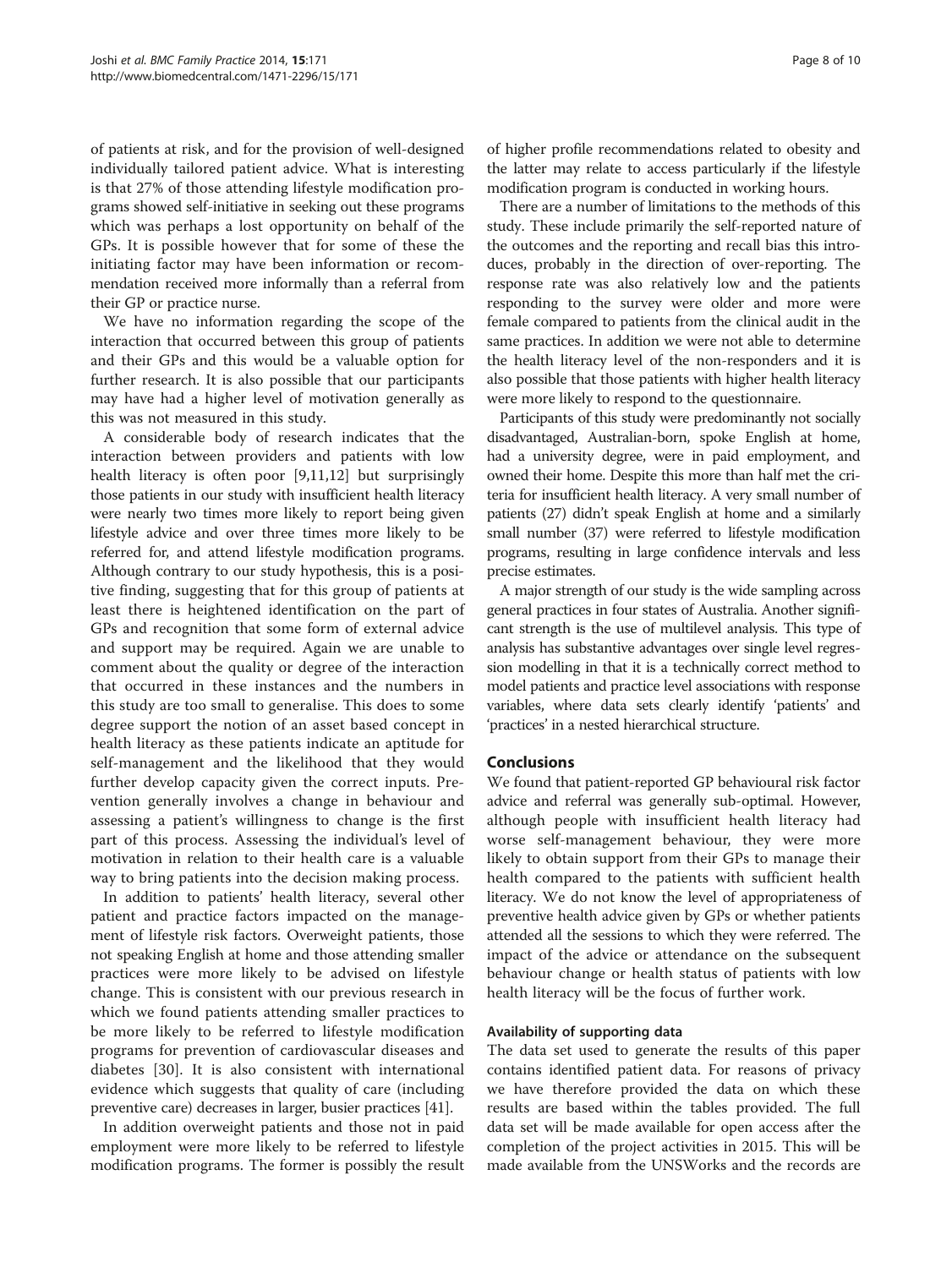## <span id="page-9-0"></span>published on online portal Research Data Australia (RDA). Enquiries related to data acquisition should be directed to Professor Mark Harris m.f.harris@unsw.edu.au.

#### Abbreviations

BMI: Body Mass Index; GP: General Practitioner; HeLMS: Health Literacy Management Scale; PEP: Preventive Evidence into Practice; RACGP: Royal Australian College of General Practitioners.

#### Competing interests

The authors declare that they have no competing interests.

#### Authors' contribution

CJ designed the study, conducted a part of the data analysis and drafted the manuscript. UJ conducted a part of the data analysis and revised the manuscript. SP coordinated the patient survey and collated responses and compiled and cleaned the patient data set. MH supervised each process of the study and revised the manuscript. CDM, GR, JL SP, EDW, RT, MD and DM contributed to the revision of the manuscript. All authors read and approved the final manuscript.

#### Acknowledgements

The PEP study is funded by an unrestricted partnership research grant from the National Health and Medical Research Council, The Royal Australian College of General Practitioners, the National Heart Foundation of Australia and the BuPA Foundation. The information and opinions contained in it do not necessarily reflect the views or policy of these organisations. We would like to thank all the patients and staff of the practices who showed interest and contributed time for this project.

The members of the PEP Partnership Group are Professor Nicholas Zwar (Chief Investigator) University of NSW Australia; Associate Professor John Litt (Chief Investigator) Flinders University Australia; Associate Professor Jane Smith (Associate Investigator) Bond University Australia; Dr Rachel Laws (Associate Investigator) Deakin University Australia; Dr Teri Snowdon, Ms Helen Bolger-Harris and Mr Stephan Groombridge (Supporting Partner) Royal Australian College of General practitioners (RACGP); Dr Stan Goldstein and Ms Teresa Howarth (Supporting Partner) Bupa Health Foundation Australia; and Dr Nancy Huang and Ms Jinty Wilson (Supporting Partner) National Heart Foundation of Australia.

#### Author details

<sup>1</sup> Centre for Primary Health Care and Equity, University of New South Wales, Sydney 2052, Australia. <sup>2</sup>Centre for Research in Evidence-Based Practice, Faculty of Health Sciences and Medicine, Bond University, Gold Coast, Queensland 4229, Australia. <sup>3</sup>Southern Academic Primary Care Research Unit, School of Primary Health Care, Faculty of Medicine, Nursing and Health Sciences, Monash University, Melbourne, Australia. <sup>4</sup>Department of General Practice, School of Primary Health Care, Faculty of Medicine, Nursing and Health Sciences, Monash University, Melbourne, Australia. <sup>5</sup>Faculty of Health, University of Technology, Sydney, Australia. <sup>6</sup>Discipline of General Practice, School of Medicine, The University of Queensland, Brisbane, Australia. <sup>7</sup>School of Public Health and Community Medicine, University of New South Wales, Sydney 2052, Australia.

## Received: 28 August 2014 Accepted: 6 October 2014 Published online: 25 October 2014

#### References

- 1. National Research Council: Health Literacy: A Prescription to End Confusion. Washington, DC: The National Academies Press; 2004.
- 2. Royal College of General practitioners: Health Literacy Report from an RCGP-led health literacy workshop. London: RCGP; 2014.
- 3. Kutner M, Greenberg E, Jin Y, Paulsen C: The Health Literacy of America's Adults: Results From the 2003 National Assessment of Adult Literacy (NCES 2006–483). U.S. Department of Education. Washington, DC: National Center for Education Statistics; 2006.
- von Wagner C, Knight K, Steptoe A, Wardle J: Functional health literacy and health-promoting behaviour in a national sample of British adults. J Epidem Comm Health 2007, 61:1086–1090.
- 5. Berkman ND, DeWalt DA, Pignone MP, Sheridan SL, Lohr KN, Lux L, Sutton SF, Swinson T, Bonito AJ: Literacy and Health Outcomes. Evidence Report/ Technology Assessment No. 87 (Prepared by RTI International–University of
- Adams RJ, Stocks NP, Wilson DH, Hill CI: Health literacy: A new role for general practice. Aust Fam Physician 2009, 38:144–147.
- 7. Australian Institute of Health and Welfare: Australia's Health 2010. Canberra: AIHW; 2010.
- 8. Hawkins AO, Kantayya VS, Sharkey-Asner C: Health literacy: A potential barrier in caring for underserved populations. Dis Mon 2010, 56(12):734–740.
- 9. Easton P, Entwistle VA, Williams B: How the stigma of low literacy can impair patient-professional spoken interactions and affect health: insights from a qualitative investigation. BMC Health Serv Res 2013, 13(1):319.
- 10. Michie S, Jochelson K, Markham WA, Bridle C: Low-income groups and behaviour change interventions: a review of intervention content, effectiveness and theoretical frameworks. J Epidemiol Community Health 2009, 63:610–622.
- 11. Schillinger D, Chen A: Literacy and language: disentangling measures of access, utilization and quality. J Gen Intern Med 2004, 19:288-290.
- 12. Schillinger D, Bindman A, Want F, Stewart A, Piette J: Functional health literacy and the quality of physician-patient communication among diabetes patients. Patient Educ Couns 2004, 52:315–323.
- 13. Australian Institute of Health and Welfare: Chronic diseases and associated risk factors in Australia, 2006. Canberra: AIHW; 2006.
- 14. National Health Priority Action Council: National chronic disease strategy. Canberra: Australian Department of Health and Ageing; 2006.
- 15. Laws R, Kemp L, Harris M, Powell Davies G, Williams A, Eames-Brown R: An exploration of how clinician attitudes and beliefs influence the implementation of lifestyle risk factor management in primary healthcare: a grounded theory study. Implement Sci 2009, 4(66).
- 16. Britt H, Miller GC, Charles J, Henderson J, Bayram C, Valenti L, Pan Y, Harrison C, Fahridin S, O'Halloran J: General practice activity in Australia 1990–00 to 2008–09: 10 year data tables. Canberra: AIHW; 2009.
- 17. Australian Government Department of Health: Health assessment for people aged 45 to 49 years who are at risk of developing chronic disease. [[http://www.health.gov.au/internet/main/publishing.nsf/Content/](http://www.health.gov.au/internet/main/publishing.nsf/Content/mbsprimarycare_mbsitem701_703_705_707) [mbsprimarycare\\_mbsitem701\\_703\\_705\\_707\]](http://www.health.gov.au/internet/main/publishing.nsf/Content/mbsprimarycare_mbsitem701_703_705_707)
- 18. The Royal Australian College of General Practitioners: Guidelines for preventive activities in general practice. 8th edition. Melbourne, Australia: RACGP House; 2012.
- 19. Jordan JE, Buchbinder R, Briggs AM, Elsworth GR, Busija L, Batterham R, Osborne RH: The Health Literacy Management Scale (HeLMS): A measure of an individual's capacity to seek, understand and use health information within the healthcare setting. Patient Educ Couns 2013, 91(2):228-235.
- 20. Taggart J, Williams A, Dennis S, Newal A, Shortus T, Zwar N, Denney-Wilson E, Harris MF: A systematic review of interventions in primary care to improve health literacy for chronic disease behavioral risk factors. BMC Health Serv Res 2012, 13:49.
- 21. World Health Organization: [[http://www.who.int/healthpromotion/](http://www.who.int/healthpromotion/conferences/7gchp/Track1_Inner.pdf) [conferences/7gchp/Track1\\_Inner.pdf\]](http://www.who.int/healthpromotion/conferences/7gchp/Track1_Inner.pdf)
- 22. Nutbeam D: The evolving concept of health literacy. Soc Sci Med 2008, 67(12):2072–2078.
- 23. Jordan JE, Osborne RH, Buchbinder R: Critical appraisal of health literacy indices revealed variable underlying constructs, narrow content and psychometric weaknesses. J Clin Epidemiol 2011, 64(4):366–379.
- 24. Chinn D: Critical health literacy: A review and critical analysis. Soc Sci Med 2011, 73(1):60–67.
- 25. Steptoe A, Perkins-Porras L, McKay C, Rink E, Hilton S, Cappuccio FP: Behavioural counselling to increase consumption of fruit and vegetables in low income adults. Br Med J 2003, 326:855–857.
- 26. Whitlock EP, Orleans CT, Pender N, Allan J: Evaluating primary care behavioral counseling interventions: an evidence-based approach. Am J Prev Med 2002, 22(4):267–284.
- 27. Harris MF, Fanaian M, Jayasinghe UW, Passey M, Lyle D, McKenzie S, Davies GP: What predicts patient-reported GP management of smoking, nutrition, alcohol, physical activity and weight? Aust J Prim Health 2012, 18(2):123-128.
- 28. Jordan JE: Conceptualising and measuring health literacy from the patient perspective, PhD thesis. Melbourne: The University of Melbourne, Department of Medicine; 2009.
- 29. Harris M, Lloyd J, Litt J, van Driel M, Mazza D, Russell G, Smith J, Del Mar C, Denney-Wilson E, Parker S, Krastev Y, Jayasinghe UW, Taylor R, Zwar N, Wilson J, Bolger-Harris H, Waters J: Preventive evidence into practice (PEP) study: